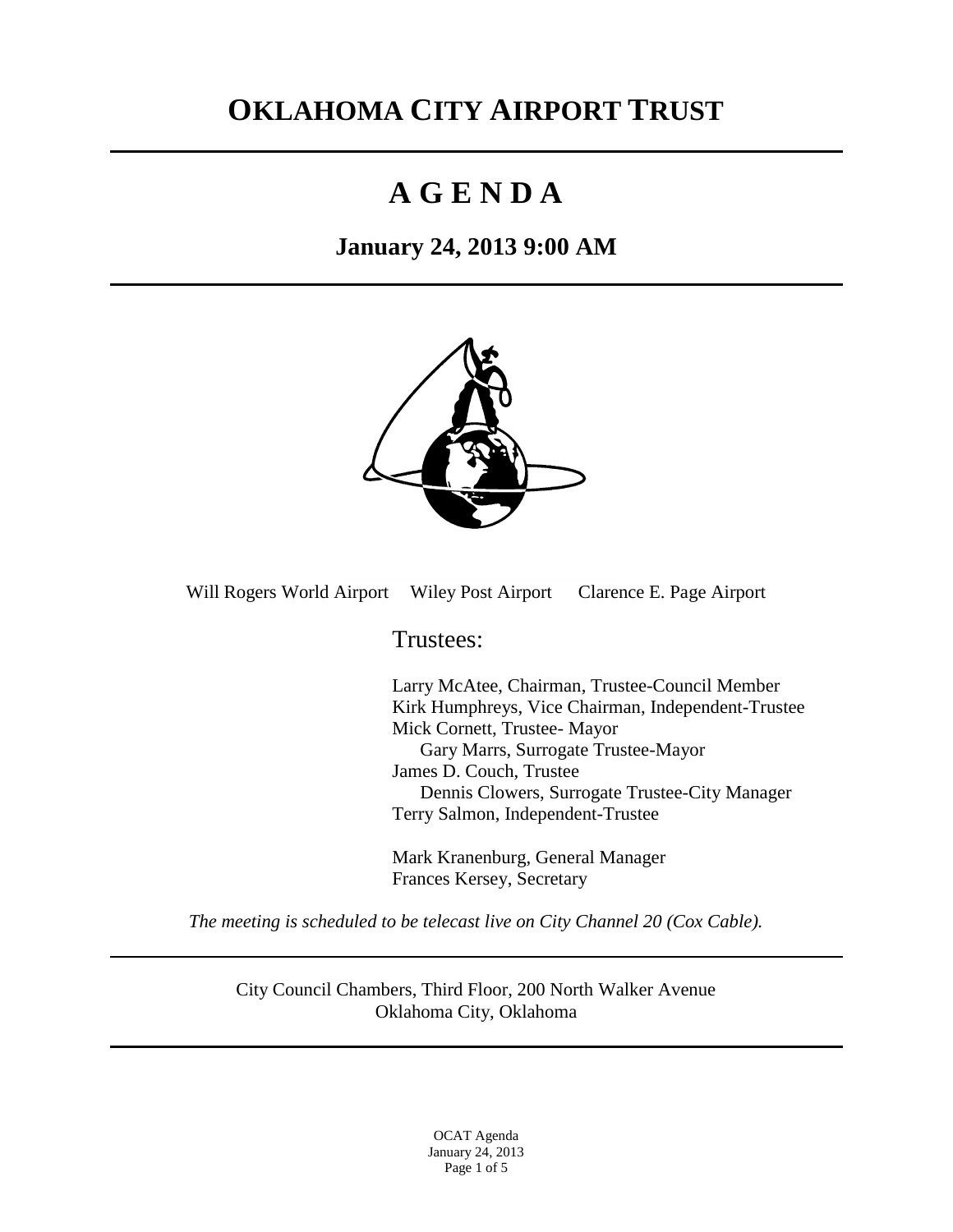#### **INFORMATION ABOUT AIRPORT TRUST MEETINGS** \_\_\_\_\_\_\_\_\_\_\_\_\_\_\_\_\_\_\_\_\_\_\_\_\_\_\_\_\_\_\_\_\_\_\_\_\_\_\_\_\_\_\_\_\_

The Oklahoma City Airport Trust generally meets on the fourth Thursday of each month at 9:00 a.m. in Council Chambers at City Hall unless prior notice of a change is posted. To confirm meeting dates, call 316-3266. **If you need a sign language interpreter at the Oklahoma City Airport Trust meeting, please call the Public Information Office, 297-2578, before noon Monday.**

It is the policy of the Trust to ensure that communications with participants and members of the public with disabilities are as effective as communications with others. Anyone with a disability who requires an accommodation, a modification of policies or procedures, or an auxiliary aid or service in order to participate in this meeting should contact the Department of Airports ADA coordinator at 316-3227 or TDD 297-2020 as soon as possible but not later than 48 hours (not including weekends or holidays) before the scheduled meeting. The ADA coordinator will give primary consideration to the choice of auxiliary aid or service requested by the individual with disability. If you need an alternate format of the agenda or any information provided at said meeting, please contact the ADA coordinator listed above 48 hours prior to the scheduled meeting.

#### **Addressing the Trust**

Citizens may address the Airport Trust during public hearings on any matter that is on the agenda. Citizens may also address the Airport Trust on individual concerns at the end of the agenda when the Chairman asks if there are any comments from citizens. If you know in advance that you wish to address the Trust, you may call 316- 3266 and provide your name and the subject about which you wish to speak. Please limit your comments to three minutes.

#### **Trust Actions**

Official action can be taken only on items that appear on the agenda. The Trust may dispose of business on the agenda by adopting, approving, ratifying, denying, deferring, or continuing resolutions, plans and specifications, addenda, amendments, agreements, and contracts. Other actions may also be taken.

When more information is needed to act on an item, the Trust may elect to refer the matter to the Airport Director or Trust attorney. The Trust may also elect to refer items to committees of the Trust, to a board or commission, or to independent consultants for additional study. Under certain circumstances, items are stricken from the agenda entirely or no action of any kind is taken.

Items listed under each category in this agenda are usually approved as a group with the proper motion from a Trustee. Trustees, staff or citizens may request discussion or separate action on any item on the agenda.

For more information about the Oklahoma City Airport Trust, call 316-3266, or visit the Department of Airports at Will Rogers World Airport, 7100 Terminal Drive, 3<sup>rd</sup> Floor Terminal Building, Room 301, Oklahoma City, Oklahoma.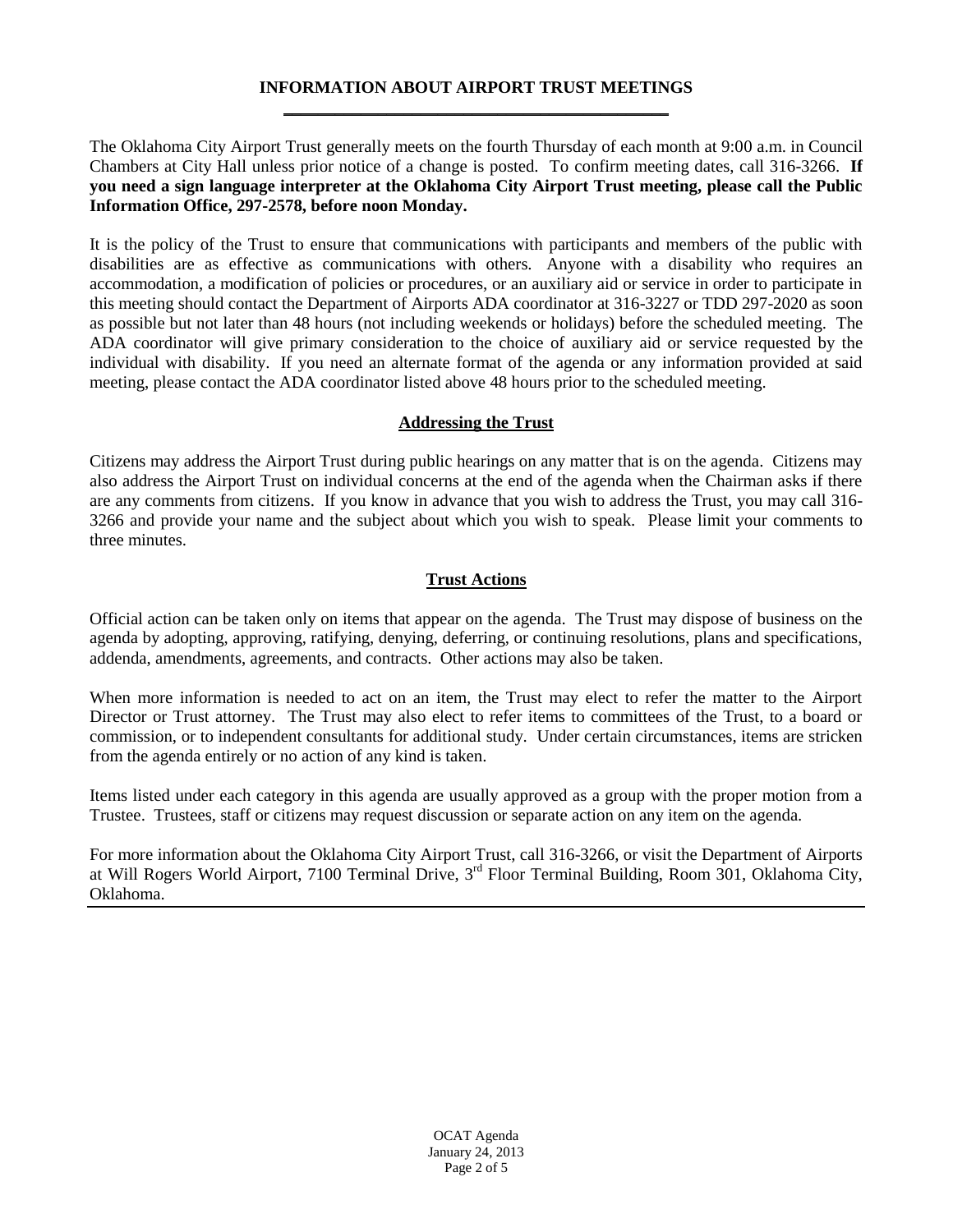### **AGENDA**

#### **OKLAHOMA CITY AIRPORT TRUST**

#### **January 24, 2013**

**\_\_\_\_\_\_\_\_\_\_\_\_\_\_\_\_\_\_\_\_\_\_\_\_\_\_\_\_\_\_\_\_\_\_\_\_\_\_\_\_\_\_\_\_\_\_\_\_\_\_\_\_\_\_\_\_\_\_\_\_\_\_\_\_**

#### I. Call to Order

- II. Approve minutes of December 20, 2012, Oklahoma City Airport Trust meeting.
- III. Director's Report

#### IV. **WILL ROGERS WORLD AIRPORT**

- A. (1) Approve Plans and Project Manual submitted by Frankfurt Short Bruza Associates, P.C., for "Air Traffic Building Piping Insulation Replacement," Mike Monroney Aeronautical Center, and (2) authorize advertisement for bids to be received and opened on February 19, 2013.
- B. (1) Approve Plans and Project Manual submitted by Frankfurt Short Bruza Associates, P.C., for "2013 Medium Voltage Electrical Upgrades," Mike Monroney Aeronautical Center, and (2) authorize advertisement for bids to be received and opened on February 19, 2013.
- C. (1) Approve Request for Pre-Qualification for "Checked Baggage Inspection System," and (2) authorize staff to advertise for and conduct prequalification evaluations.
- D. Adopt Joint Resolution between the Oklahoma City Airport Trust and The City of Oklahoma City to submit a grant application for 2013 Airport Improvement Program (AIP) funds for Will Rogers World Airport Project No. 3-40-0072- 064-2013 to the Federal Aviation Administration (FAA) and accept the grant when offered, designate the Official Representative for administration of the grant on behalf of the Trust and City and authorize the Official Representative to sign all documents.
- E. Approve Easement Agreement with Chickasaw Telecommunications Services, Inc. to install, operate, and maintain an underground fiber optic cable to provide upgraded telecommunications services to U.S. Cellular's equipment located at the Weather Tower.
- F. Authorize the purchase of two additional Compressed Natural Gas shuttle buses from the Pricing Agreement with National Bus Sales and Leasing, Inc.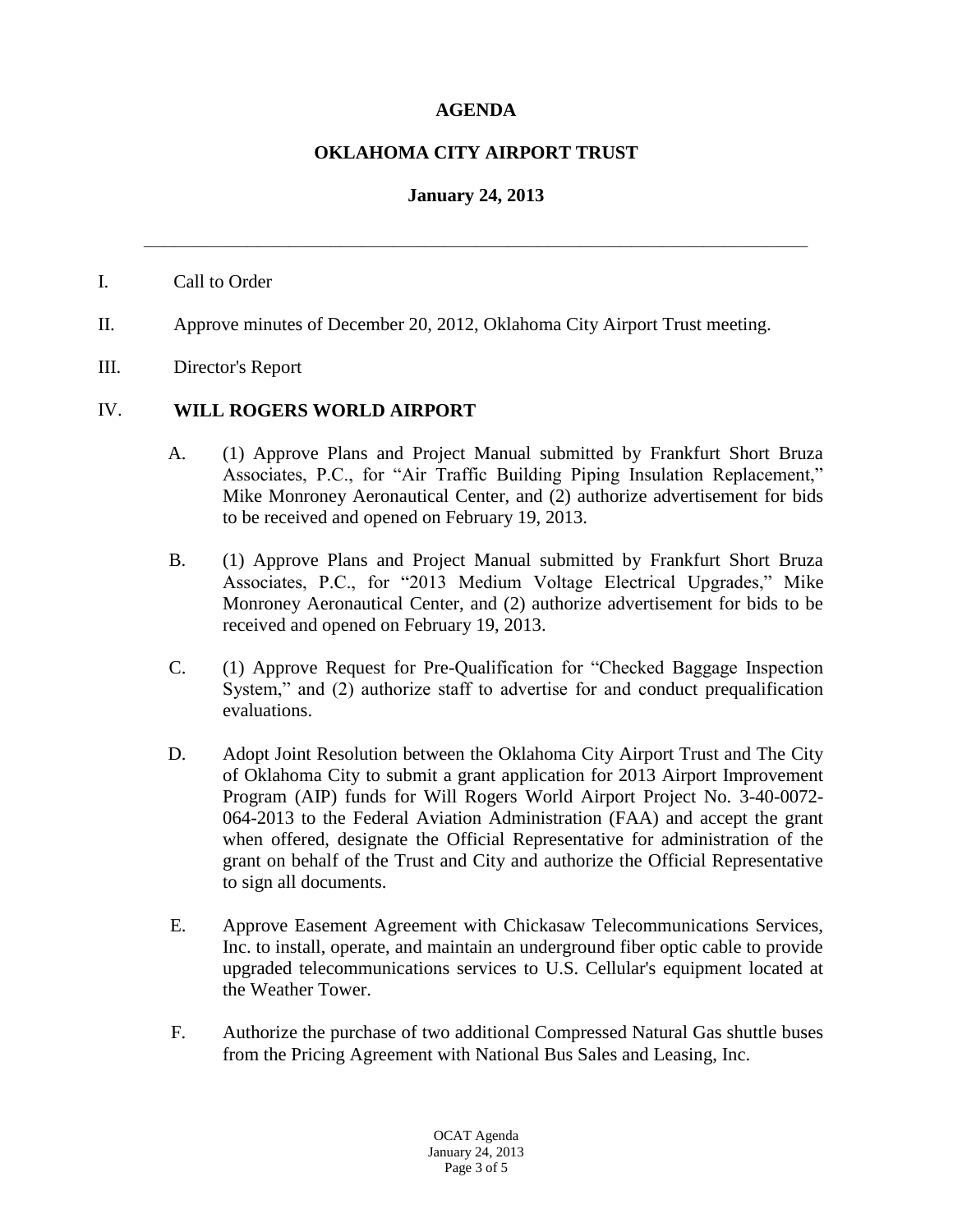- G. Adopt Resolution authorizing the Director of Airports to make application to the City of Oklahoma City to rename S.W. 64th Street from Duke Avenue to Eddie Avenue as Lindy Ritz Lane and consenting to the name change.
- H. (1) Approve Request for Bids for a "Pricing Agreement for 1,500 Gallon Class 4 Aircraft Rescue Fire Fighting (ARFF) Vehicles," and (2) authorize the advertisement of bids to be received on February 19, 2013.

## V. **WILEY POST AIRPORT & CLARENCE E. PAGE AIRPORT**

A. Approve Easement Agreement with Cox Com, LLC, dba: Cox Communications Oklahoma City to install, operate, and maintain an underground fiber optic cable to provide upgraded voice communications services to Hangar 8, currently occupied by ValAir Aviation, WPA.

# VI. **GENERAL**

- A. Receive reports:
	- 1) Delinquent Accounts Receivable.
	- 2) Construction Projects Status Report as of January 24, 2013.
	- 3) Budget to Actual Report as of December 31, 2012.
- B. Accept the Performance Bond applicable to the Cleaning and Janitorial Services Contract awarded to ISS Facility Services, Inc., commencing March 1, 2013, WRWA and WPA.
- C. (1) Approve Plans and Project Manual submitted by Frankfurt Short Bruza Associates, P.C., for "Annual Utility Repairs and Maintenance," and (2) authorize advertisement for bids to be received and opened on February 19, 2013, WRWA, WPA, CEPA.

### VII. **LEASE AGREEMENTS**

- A. Approve Farm Lands Lease Agreement with Roy A. Nuttall and Janice M. Nuttall to lease approximately 1.6 acres for grazing purposes, one year commencing January 1, 2013 through December 31, 2013, WPA.
- B. Accept Assumption Agreement and Use Guaranty for the sale of T-hangar Unit #1303 from Freddie D. Baker Trust, 10-02-2001, Freddie D. Baker and Karan K. Baker, Trustees, to Freddie Baker Family Trust, 10-30-2012, Anthony P. Baker, Trustee, as provided by the Lease Agreement with PWA, Inc., dated February 25, 1982, as amended, WPA.